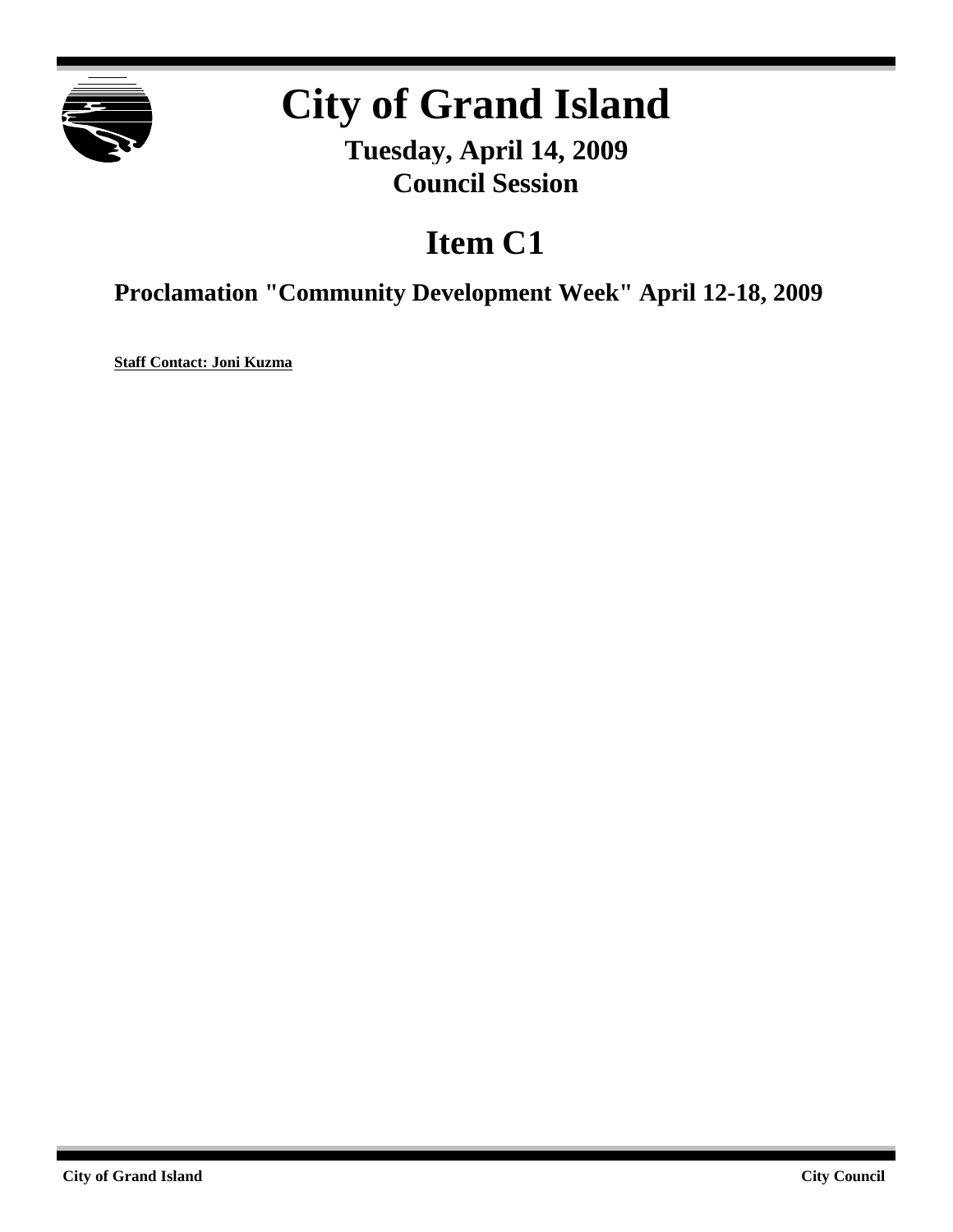### **Council Agenda Memo**

| <b>From:</b>    | Joni Kuzma, Community Development                      |
|-----------------|--------------------------------------------------------|
| <b>Meeting:</b> | April 14, 2009                                         |
| Subject:        | <b>Community Development Week</b><br>April 12-18, 2009 |
| Item $\#$ 's:   | $C-1$                                                  |
| $Presenter(s):$ | Joni Kuzma, Community Development<br>Administrator     |

#### **Background**

Since 1969, the Grand Island Community Development Division has been committed to providing safe, affordable housing, improving infrastructure, financing new and expanding business to create quality jobs, and working in collaboration with community programs that impact social, economic, and cultural norms.

In 1981, the Nebraska Department of Economic Development (DED) instituted a Community Development Block Grant (CDBG) program and in1986, the National Community Development Association initiated National Community Development Week to remind Congress of the importance of the CDBG program. This reminder is more important today than at any other time in history.

The Nebraska Department of Economic Development encourages communities to celebrate Community Development Week through a variety of activities to increase public awareness and educate residents about development activities occurring in Nebraska communities. In conjunction with other activities throughout the state, the City is proclaiming April 12 – 18, 2009 as Community Development Week in Grand Island.

Community Development applies for and receives funds from many local, state, and federal grant sources including the Department of Economic Development, Nebraska Department of Roads, the Nebraska Investment Finance Authority, the U.S. Department of Justice, Region 3 Behavioral Health, state and local foundations, and many other federal and state agencies.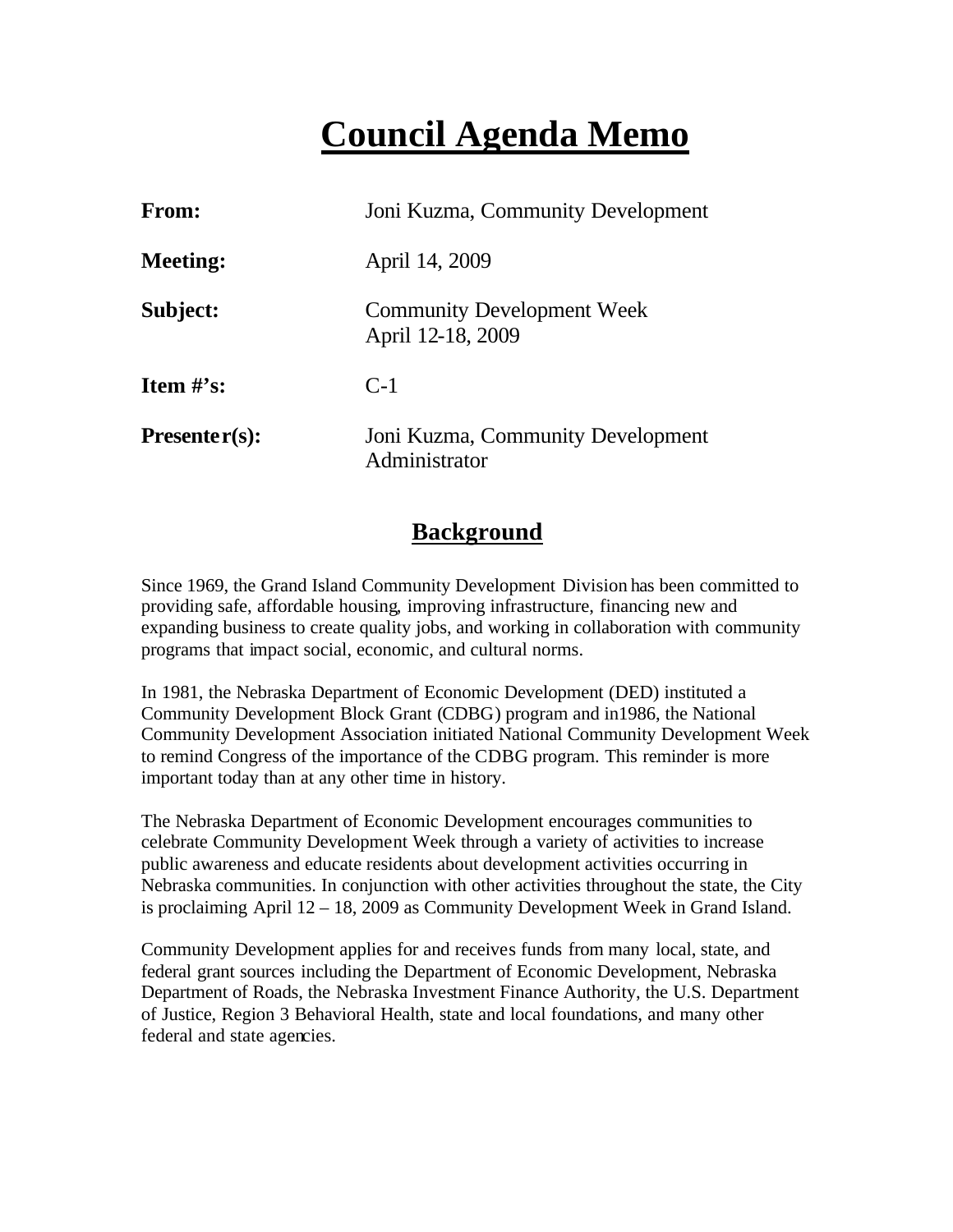#### **Discussion**

This proclamation acknowledges the value of the Community Development Block Grant program to Grand Island. The Community Development Division provides grant writing, grant administration, reporting, program administration, research, and fiscal management services (grants) for the City. The Division manages funding for economic development, collaboration building, housing, substance abuse prevention, programs for children and families, transportation, and other community development activities. The following are highlights of 2008 Community Development Division activity, grant work, program management, and partnerships. .

In 2008, Community Development completed twenty-seven grant applications totaling \$4,143,196.47. Grant awards from these applications totaled \$1,298,525.72 with another \$2,256,394 in applications pending. In January 2008, the City received a prestigious national award as one of the "100 Best Communities for Young People." Community Development Administrator, Joni Kuzma, worked with Carol Bryant, Grand Island Public Schools, and Bill Brennan, Saint Francis Medical Center, to complete the nomination for Grand Island.

Many state and federal grants require multi-agency collaboration and often call for participation by local municipal government. Some of those collaborations include participation in the Grand Island Substance Abuse Prevention Coalition (Drug Free Communities and other substance abuse prevention grants,) the Coalition for Children (Nebraska Children and Families Foundation Demonstration grant,) North Central Continuum of Care (HUD homeless and near homeless grants), and the Heartland Family Visitation Center (Safe Havens: Supervised Visitation and Safe Exchange, Dept. of Justice grants.) *Community Development is building a stronger community by securing funding, managing programs, serving on community boards and coalitions, and functioning as a community resource to enhance "quality of life" opportunities for residents.* 

Down payment assistance, owner-occupied rehab programs, and economic development grants result in economically proven benefits to the community. CDBG programs increase the property tax base, improve property values, and create jobs for low-income residents. The CDBG program reports that for every \$1.00 of CDBG money invested in a community, \$6.85 is spent privately. Grand Island is fortunate to receive continued Community Development Block Grant funding.